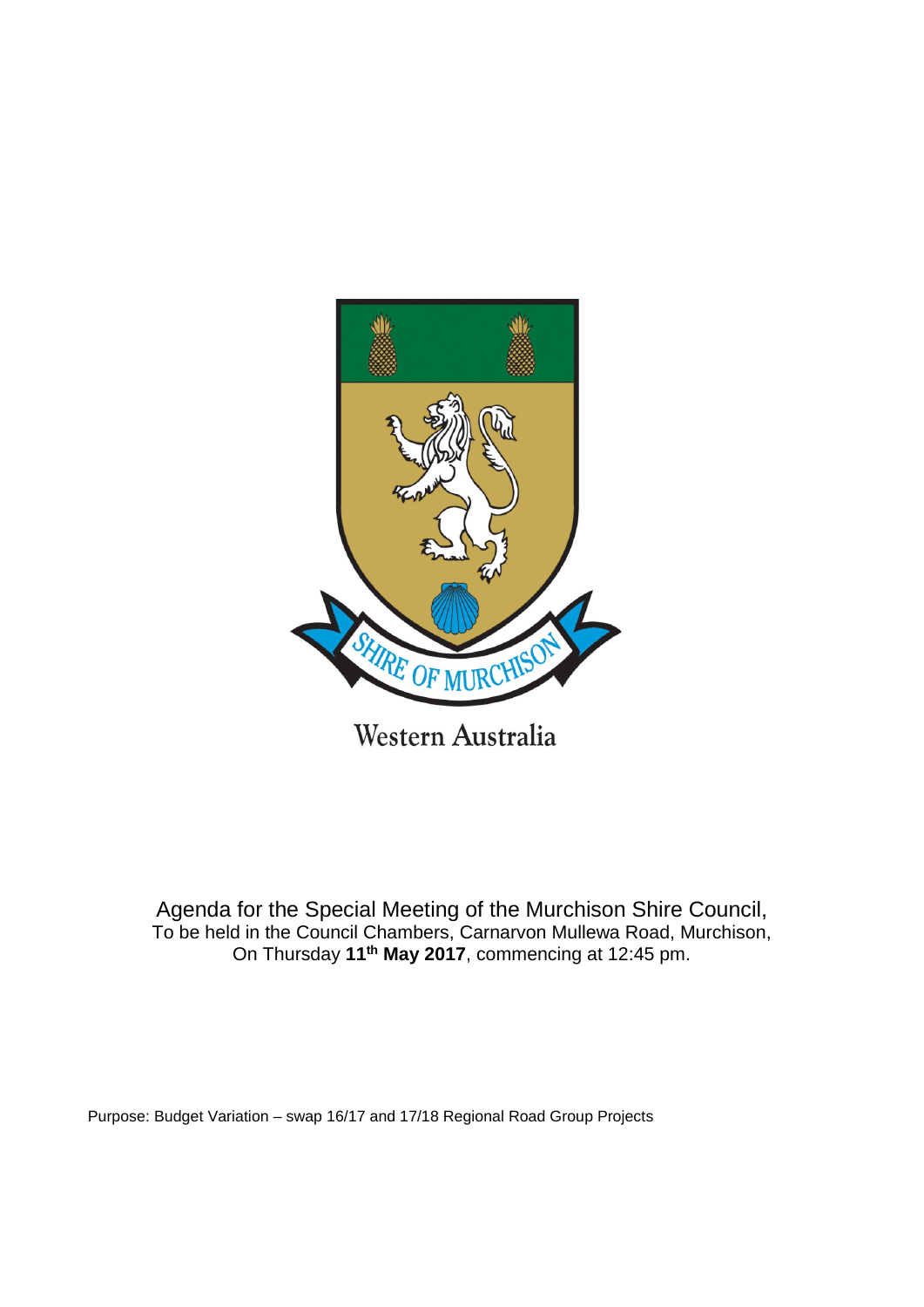| $\mathbf{1}$ .   | DECLARATION OF OPENING/ANNOUNCEMENT OF VISITORS 3                                |  |
|------------------|----------------------------------------------------------------------------------|--|
| 2.               | RECORD OF ATTENDANCE/APOLOGIES/LEAVE OF ABSENCE 3                                |  |
| 3.               | RESPONSE TO PREVIOUS PUBLIC QUESTIONS TAKEN ON NOTICE 3                          |  |
| $\mathbf{4}$ .   |                                                                                  |  |
|                  | 4.1                                                                              |  |
| 5.               |                                                                                  |  |
| 6.               |                                                                                  |  |
| $\overline{7}$ . | NOTICE OF ITEMS TO BE DISCUSSED BEHIND CLOSED DOORS3                             |  |
| 8.               | ANNOUNCEMENTS BY PRESIDING PERSON WITHOUT DISCUSSION3                            |  |
| 9.               |                                                                                  |  |
|                  | Budget Variation - Swap 2016/17 and 2017/18 Regional Road Group Projects3<br>9.1 |  |
| 10 <sub>1</sub>  |                                                                                  |  |
| 11 <sub>1</sub>  |                                                                                  |  |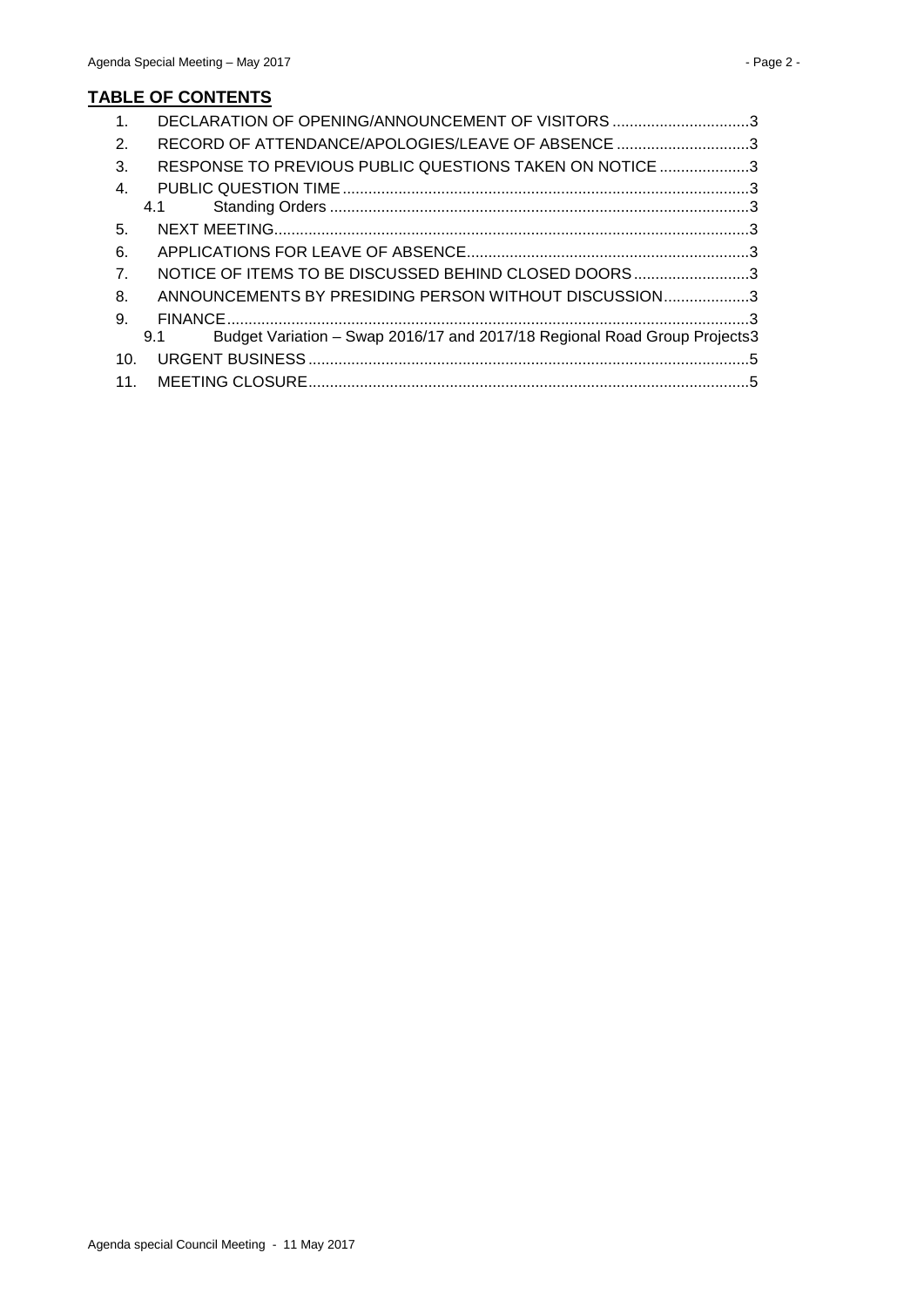# <span id="page-2-0"></span>**1. DECLARATION OF OPENING/ANNOUNCEMENT OF VISITORS**

# <span id="page-2-1"></span>**2. RECORD OF ATTENDANCE/APOLOGIES/LEAVE OF ABSENCE**

#### <span id="page-2-2"></span>**3. RESPONSE TO PREVIOUS PUBLIC QUESTIONS TAKEN ON NOTICE** Nil.

## <span id="page-2-3"></span>**4. PUBLIC QUESTION TIME**

#### <span id="page-2-4"></span>**4.1 Standing Orders**

# *Council Decision:*

**Moved: Councillor Seconded: Councillor**

**That the following Local Law-Standing Orders 2001 be stood down:**

- 8.2 Limitation on the number of speeches
- 8.3 Duration of speeches

**Carried For: Against:**

#### <span id="page-2-5"></span>**5. NEXT MEETING**

25 May 2017

# <span id="page-2-6"></span>**6. APPLICATIONS FOR LEAVE OF ABSENCE**

#### <span id="page-2-7"></span>**7. NOTICE OF ITEMS TO BE DISCUSSED BEHIND CLOSED DOORS** Nil

# <span id="page-2-8"></span>**8. ANNOUNCEMENTS BY PRESIDING PERSON WITHOUT DISCUSSION**

#### <span id="page-2-9"></span>**9. FINANCE**

#### <span id="page-2-10"></span>**9.1 Budget Variation – Swap 2016/17 and 2017/18 Regional Road Group Projects**

| File:              | 12.3           |
|--------------------|----------------|
| Author:            | Dianne Daniels |
| Interest Declared: | Nil            |
| Date:              | 9 May 2017     |
| Attachments:       | Nil            |

#### **Matter for Consideration:**

Council to consider varying the budget so that the 2017-18 Regional Road Group Project is undertaken this financial year instead of the 2016-17 Regional Road Group Project. The 2016-17 project would then be undertaken in 2017-18.

#### **Background:**

The Regional Road Group Project for 2016-17 is budgeted job C14130 – Cap-ex - Realignment Away From Flood Prone Zone Carnarvon Mullewa Road SLK 132.83 – 135.50. Job C14130 has a total budget of \$211,788, of which the Regional Road Group will contribute the minimum amount of \$120,000 and the Shire's contribution is \$91,788.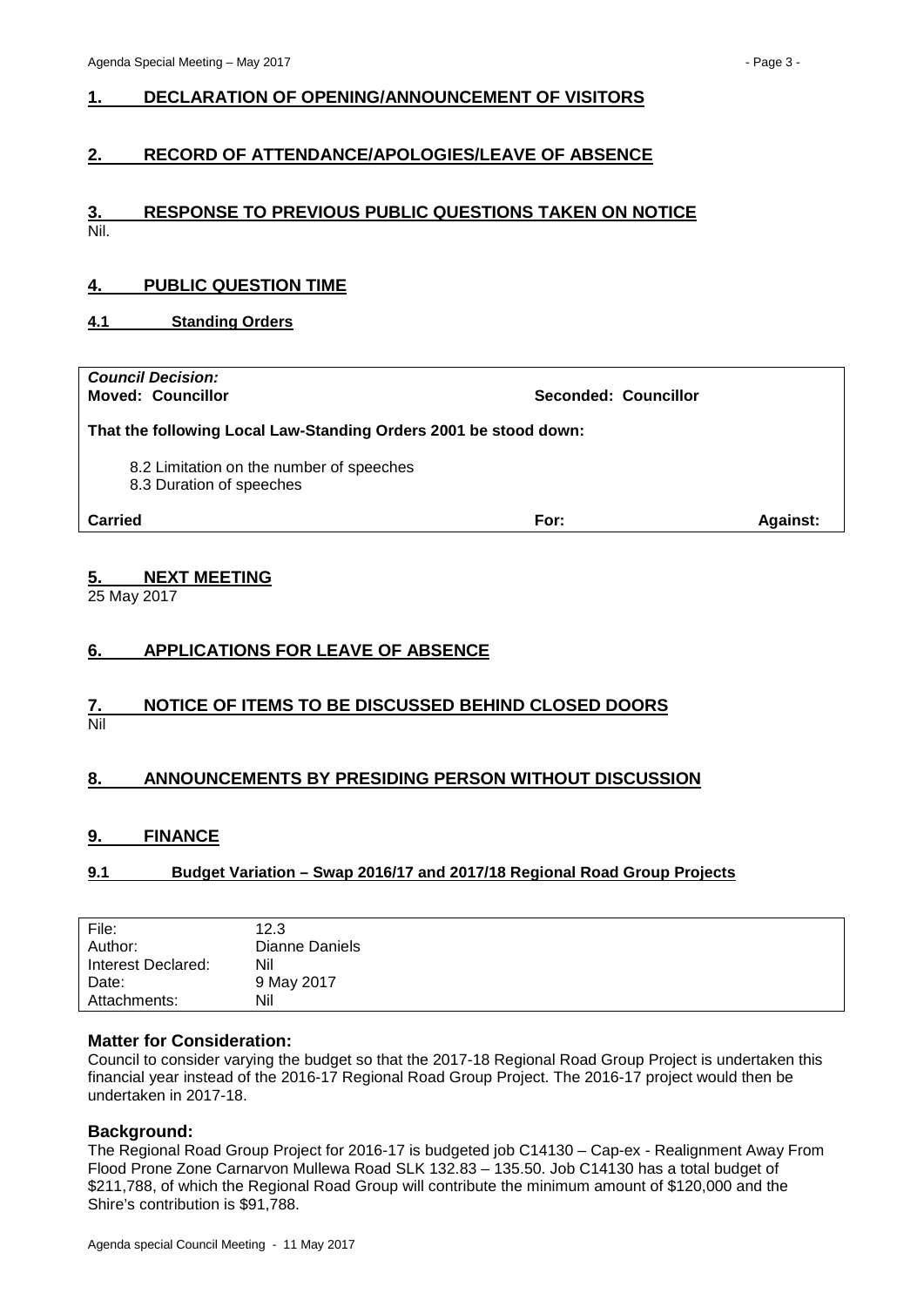The Regional Road Group Project for 2017-18 is the re-forming and re-sheeting of 10km of Carnarvon Mullewa Road immediately to the north of the 2016-17 project. The total estimated cost for this job is \$419,583 and it is highly likely that RRG would contribute only the minimum of \$120,000 to this project, leaving the Shire to find \$299,583.

## **Comment:**

The 2016-17 project has been held up as the clearing permit has not yet been issued. Part of the process is that permission to clear needs to be received from the lessee and landowner prior to lodging the clearing application with the Department of Environmental Regulation. Requests were sent to the lessee and landowner on the 7/7/2016 and reminders sent on the 7/12/2016, with the final permission being received on the 30/01/2017. The application was subsequently lodged with the Department of Environmental Regulation (DER) on the 23/02/2017.

DER have a 90 business day benchmark and to date, despite a couple of requests to prioritise the application, we still have not received the permit. This late in the financial year, I was concerned that the clearing permit would not arrive in time to complete the project (if at all) and that the RRG funds would be lost to the Shire and the wider Mid West Regional Road Group.

I approached Main Roads WA to see if it was possible to swap the 2016-17 and 2017-18 projects, as the 2017-18 project is on the current road alignment and no clearing permit will be required. As it turns out, the swap can be done and it will be beneficial to the Shire financially and to the Regional Road Group as they will be able to acquit their funding allocation.

As mentioned above, if the 2017-18 project was completed in the 2017-18 year, then it is highly likely that we would receive only the minimum funding of \$120,000. However, if it is completed in this financial year, the Regional Road Group can fund the project to the value of \$279,722, so an increase of \$159,722. This leaves the Shire to find \$139,861, which is \$48,073 more than we have budgeted for this financial year.

Job C14114 Construction as per Agreed Program was \$170,311 underspent at 30 March 2017 and so the funds required can be transferred from that job to the RRG project.

The table below is a summary of the above comments:

|--|

| Job Number       | Year    | <b>Total Cost</b> | <b>LG</b> funds | <b>RRG Funds</b> |
|------------------|---------|-------------------|-----------------|------------------|
| Realignment      | 2016-17 | \$211.788         | \$91.788        | \$120,000        |
| Re-form Re-sheet | 2017-18 | \$419.583         | \$299.583       | \$120,000        |
| Total            |         | \$631,371         | \$391,371       | \$240,000        |

Proposed situation:

| <b>Job Number</b>                    | Year    | <b>Total Cost</b> | 1/3 LG funds | <b>2/3 RRG</b> |
|--------------------------------------|---------|-------------------|--------------|----------------|
|                                      |         |                   |              | <b>Funds</b>   |
| Re-form Re-sheet                     | 2016-17 | \$419,583         | \$139,861    | \$279,722      |
| Realignment                          | 2017-18 | \$211,788         | \$91,788     | \$120,000      |
| <b>Total</b>                         |         | \$631,371         | \$231,649    | \$399,722      |
|                                      |         |                   |              |                |
| 2016-17<br><b>Budget Variation</b>   |         |                   | \$48,073     |                |
|                                      |         |                   |              |                |
| <b>Savings to Shire over 2 years</b> |         |                   | \$159,722    | (\$159,722)    |

#### **Statutory Environment:**

6.8. Expenditure from municipal fund not included in annual budget

(1) A local government is not to incur expenditure from its municipal fund for an additional purpose except where the

expenditure -

(a) is incurred in a financial year before the adoption of the annual budget by the local government; or

(b) is authorised in advance by resolution\*; or

(c) is authorised in advance by the mayor or president in an emergency.

*\* Absolute majority required.*